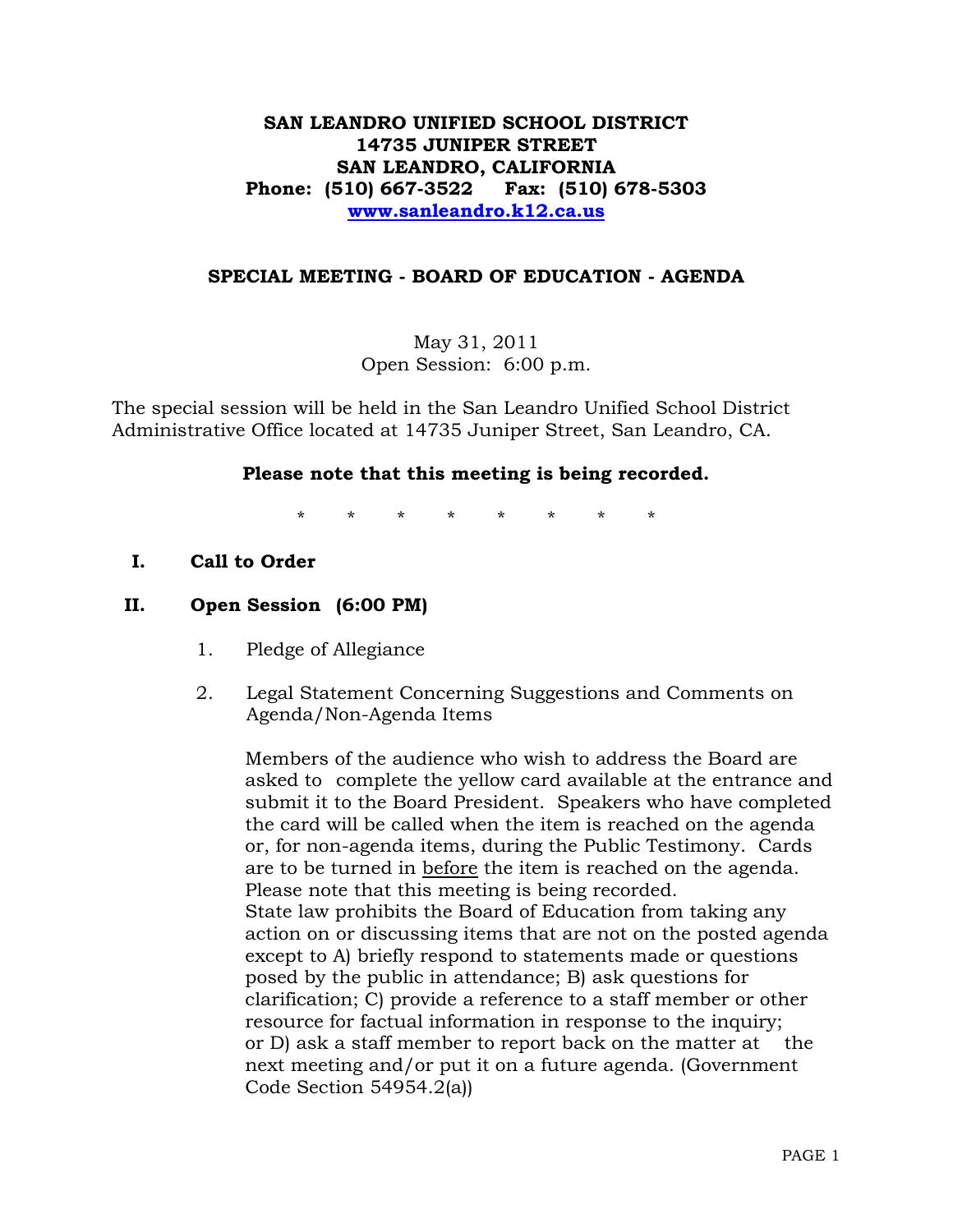# **III. PRESENTATION (6:05 PM)**

# Update on the Governor's May Revise and the Impact on San Leandro Unified School District

The Governor has released his May Revise Budget. Assistant Superintendent of Business and Operations, Song Chin-Bendib, will provide a presentation to the Board regarding highlights of his budget and the specific impact to the San Leandro Unified School District. This information is critical as the District prepares for the 2011-2012 Adopted Budget which will include fiscal years 2012-2013 and 2013-2014.

#### **IV. CONSENT ITEMS (7:15 PM)**

These items are considered routine and may be enacted by a single motion. At the request of any member of the Board, any items on the consent agenda shall be removed and given individual consideration or action as a regular agenda item.

#### Educational Services

| $3.1-C$          |                                             | Staff Recommendation:                   |      |
|------------------|---------------------------------------------|-----------------------------------------|------|
| Memorandum of    |                                             |                                         |      |
| Understanding    |                                             | Approve the Memorandum of Understanding |      |
| between San      | between San Leandro Unified School District |                                         |      |
| Leandro Unified  |                                             | and Alameda County Office of Education  |      |
| School District  | (ACOE) Mathematics Development Center for   |                                         |      |
| and Alameda      | the San Leandro Mathematics Coaching        |                                         |      |
| County Office of | Support Program for Grades 6 through        |                                         |      |
| Education        | Algebra I in the 2011-2012 school year.     |                                         |      |
| Mathematics      |                                             |                                         |      |
| Development      |                                             |                                         |      |
| Center for the   |                                             |                                         |      |
| San Leandro      |                                             |                                         |      |
| Mathematics      |                                             |                                         |      |
| Coaching         |                                             |                                         |      |
| Support Program  |                                             |                                         |      |
| for Grades 6     |                                             |                                         |      |
| through Algebra  |                                             |                                         |      |
| I in the 2011-   |                                             |                                         |      |
| 2012 school year | Motion                                      | Second                                  | Vote |